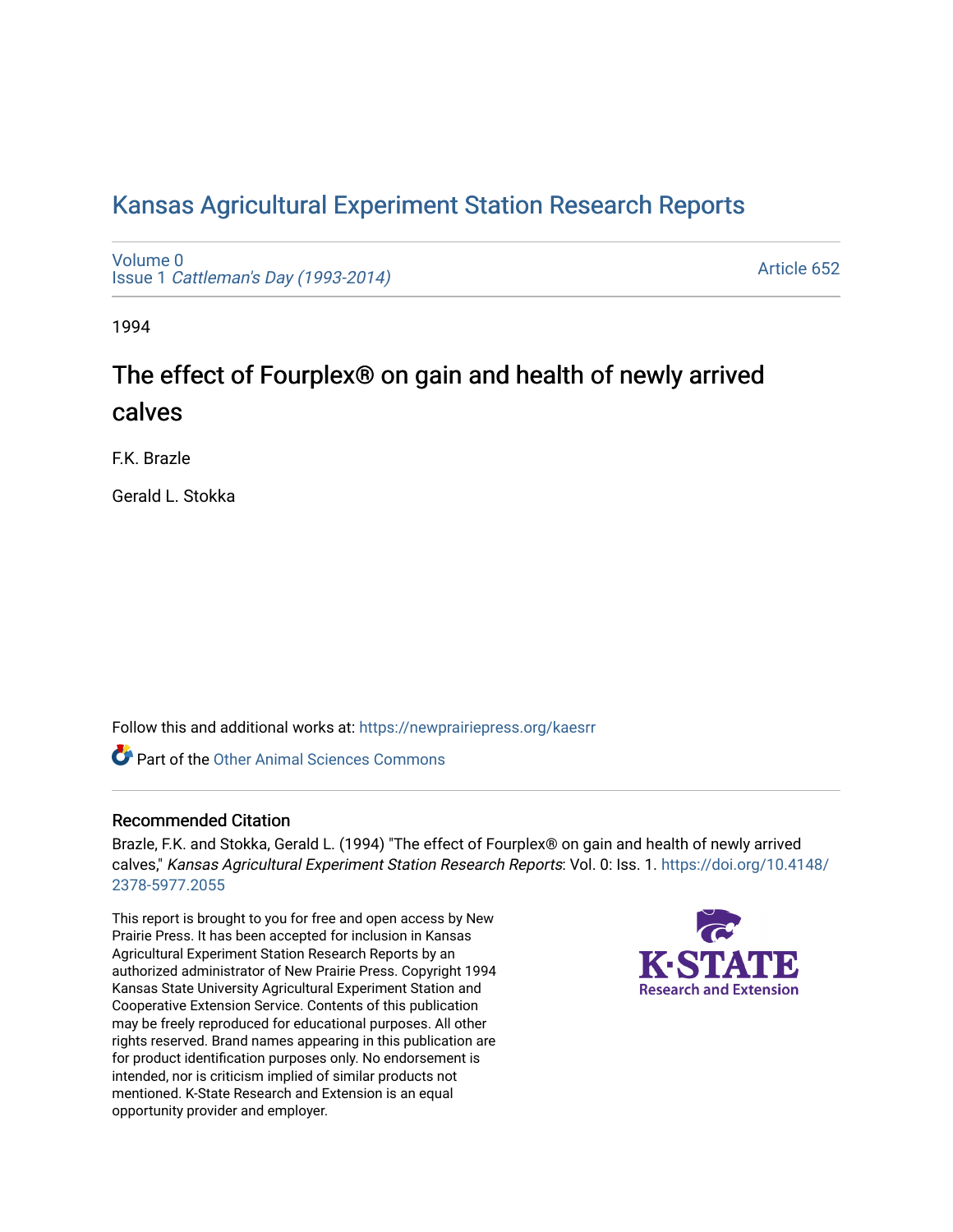# The effect of Fourplex® on gain and health of newly arrived calves

## Abstract

Two trials were conducted to evaluate the effects of Fourplex®, a trace mineral supplement, on longhauled stocker calves. In each trial, Fourplex was added to the ration of lightweight, long-hauled calves in four pens, while calves in another four pens served as controls. Additionally, every other calf that became sick, regardless of feed treatment, was drenched with a solution of Fourplex in Trial I and a Cu, Zn, Mn+Co solution in Trial II. Fourplex in the feed did not improve ADG, reduce morbidity, or reduce the number o f treatments required per sick animal. In Trial II , Fourplex-fed calves that became sick required more treatments (P<.12) during the first 2 weeks; however, during the third and fourth weeks, they required fewer treatments (P <.03). In Trial I, sick calves drenched with Fourplex required more treatments. In Trial II, drenching with a Cu, Zn, Mn+Co solution resulted in an increase in treatments per sick calf during the fourth week. In these trials, Fourplex did not significantly increase performance or reduce sickness.

# Keywords

Cattlemen's Day, 1994; Kansas Agricultural Experiment Station contribution; no. 94-373-S; Report of progress (Kansas State University. Agricultural Experiment Station and Cooperative Extension Service); 704; Beef; Fourplex®; Copper; Zinc; Trace minerals

## Creative Commons License



This work is licensed under a [Creative Commons Attribution 4.0 License](https://creativecommons.org/licenses/by/4.0/).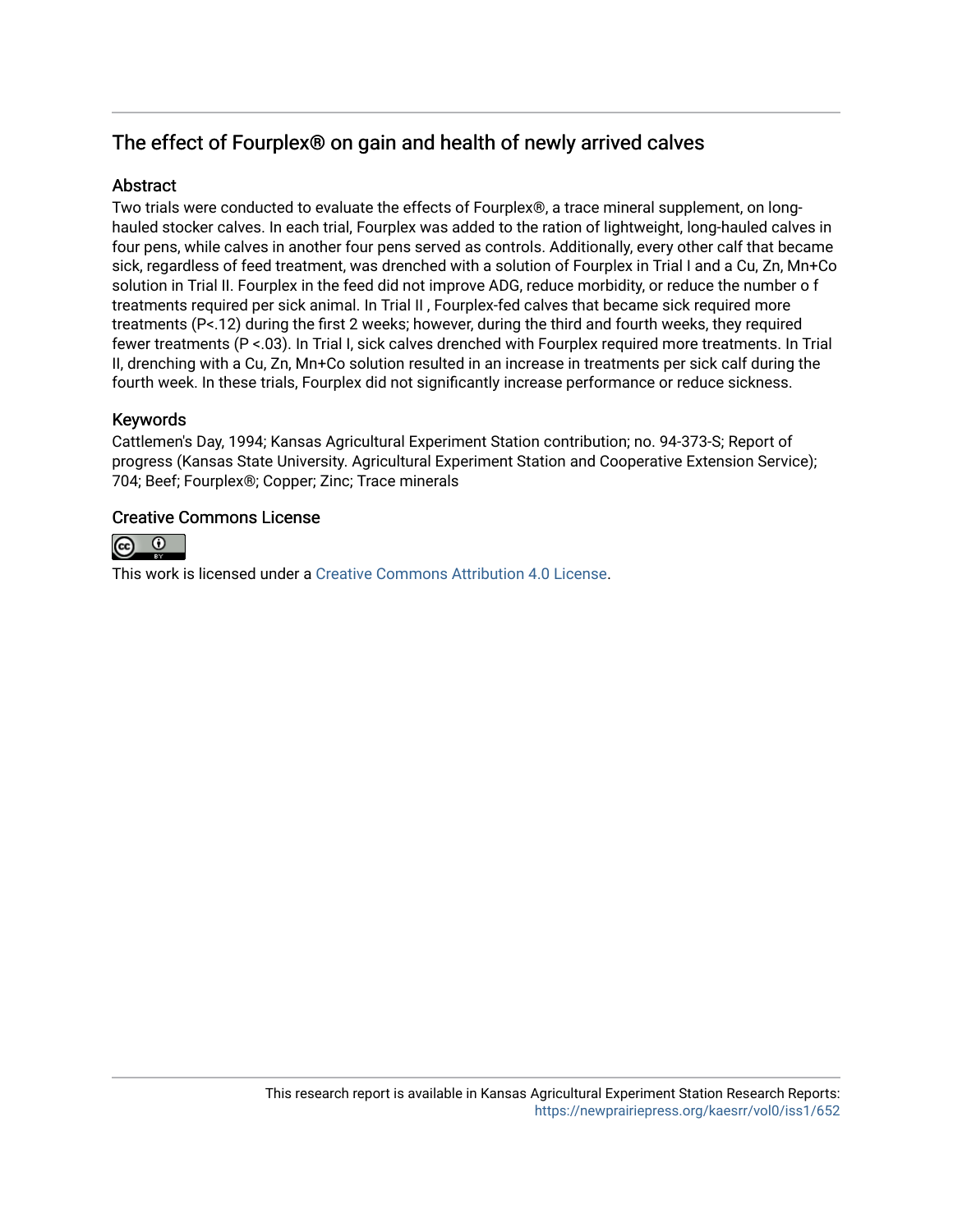#### **THE EFFECT OF FOURPLEX® ON GAIN AND HEALTH OF NEWLY ARRIVED CALVES <sup>1</sup>**

*F. K. Brazle<sup>2</sup> and G. L. Stokka<sup>3</sup>* 

#### **Summary**

Two trials were conducted to evaluate the effects of Fourplex®, a trace mineral supplement, on long-hauled stocker calves. In each trial, Fourplex was added to the ration of lightweight, long-hauled calves in four pens, while calves in another four pens served as controls. Additionally, every other calf that became sick, regardless of feed treatment, was drenched with a solution of Fourplex in Trial I and a Cu, Zn, Mn+Co solution in Trial II. Fourplex in the feed did not improve ADG, reduce morbidity, or reduce the number of treatments required per sick animal. In Trial II, Fourplex-fed calves that became sick required more treatments (P<.12) during the first 2 weeks; however, during the third and fourth weeks, they required fewer treatments  $(P < .03)$ . In Trial I, sick calves drenched with Fourplex required more treatments. In Trial II, drenching with a Cu, Zn, Mn+Co solution resulted in an increase in treatments per sick calf during the fourth week. In these trials, Fourplex did not significantly increase performanc e or reduce sickness.

(Key Words: Fourplex®, Copper, Zinc, Trace Minerals.)

#### **Introduction**

Copper (Cu) and zinc (Zn) have been shown to be important for certain enzymes in the immune system. The objective of this

study was to determine if Fourplex, a trace mineral premix containing Cu and Zn, would improve the health and gain of highly stressed calves when included in the diet or in a drench given when the calves first exhibited signs of sickness.

#### **Experimental Procedures**

Trial I. One hundred and fifty-nine bull calves shipped from Georgia were allotted randomly to treatments: 1) control or 2) Fourplex fed at 15 g/head/day, which provides three times the NRC minimum daily requirement for Cu, Zn, Mn, and Co. There were four pens per treatment. The calves were vaccinated at arrival with modified-live  $IBR+BVD+PI_3$ , 7-way blackleg, and Presponse®. They were individ u ally weighed at processing and on day 28. Additionally, they were dewormed with levamisole, deloused with Lysoff®, implanted with Ralgro®, mass medicate d with Micotil®, and castrated via banding. Every other calf pulled for sickness from each pen, regardless of treatment, was drenched with 100 ml of Fourplex C. This drench was made by adding 21 g of Fourplex C to 100 ml of water and straining through cheesecloth. The material was difficult to move through the drench guns and had to be diluted slightly in the straining process. A sick pen was provided for each treatment group; therefore, the calves remained on the original feed treatments while in the sick pen. Similar antibiotic treatment strategies were used on sick

<sup>&</sup>lt;sup>1</sup>Appreciation is expressed to Zinpro Co-Pro, Edina, MN, for partial funding and to Richard Porter, Reading, KS, for supplying the cattle.

Extension Livestock Specialist, Chanute, KS. <sup>2</sup>

<sup>&</sup>lt;sup>3</sup>Department of Clinical Sciences.